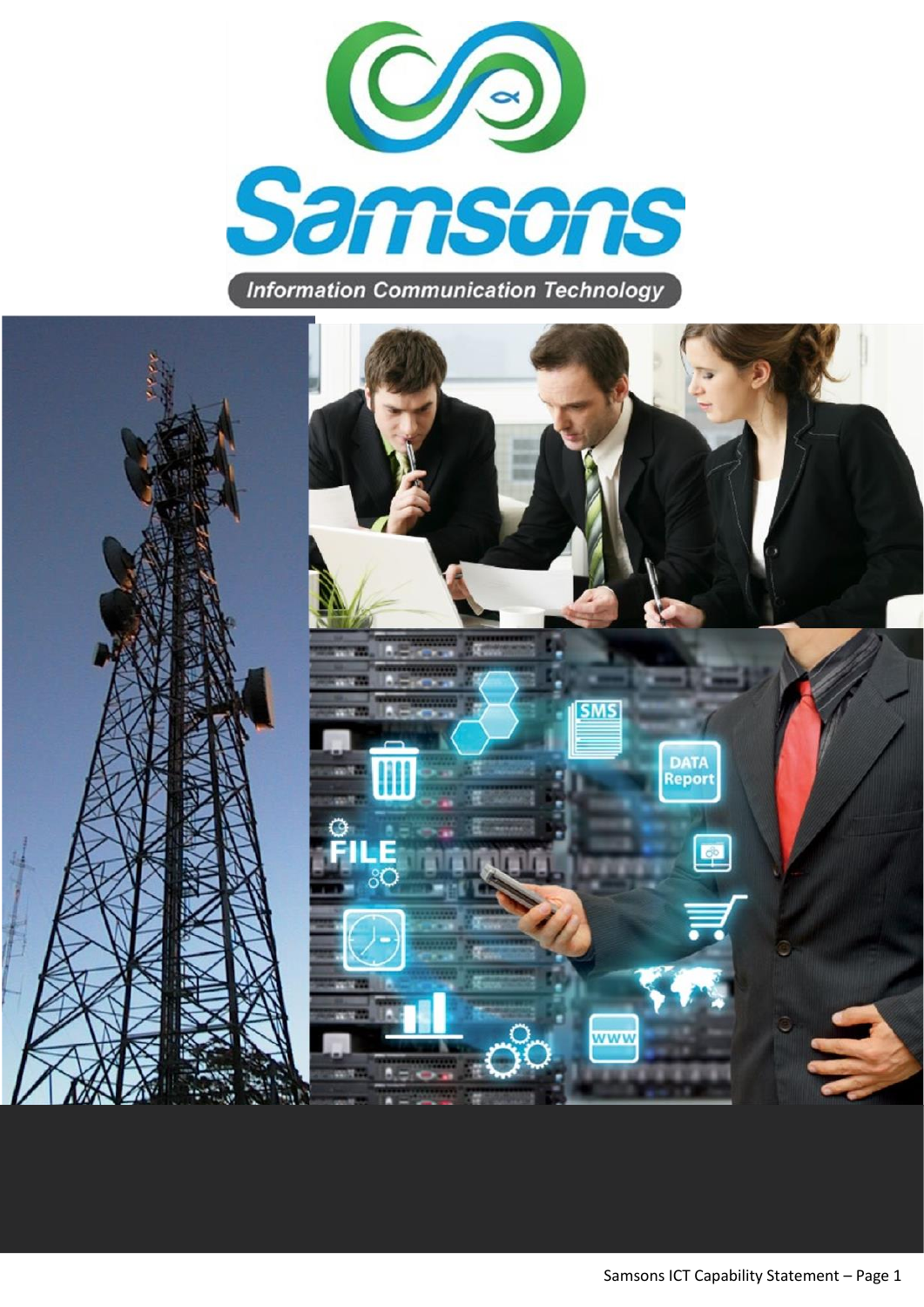### ABOUT US



SAMSONS ICT (Information Communication Technology) is all about innovating solutions. Our aim is to build long-term relationships with our customers, working together with you to ensure your ICT infrastructure is reliable, relevant, and current to your needs and your site conditions.

The numerous high-class data and communication models developed and offered by SAMSONS ICT are a result of over 40 years of meeting customer demands for specialised and customised solutions. We are dedicated to providing proven technology that will not become redundant and furthermore we only offer supported brands.

### **Our Values**

- Absolute Integrity.
- Customer Service above all else.
- Care and Respect of the Individual.
- Excellence in all things with continuous improvement.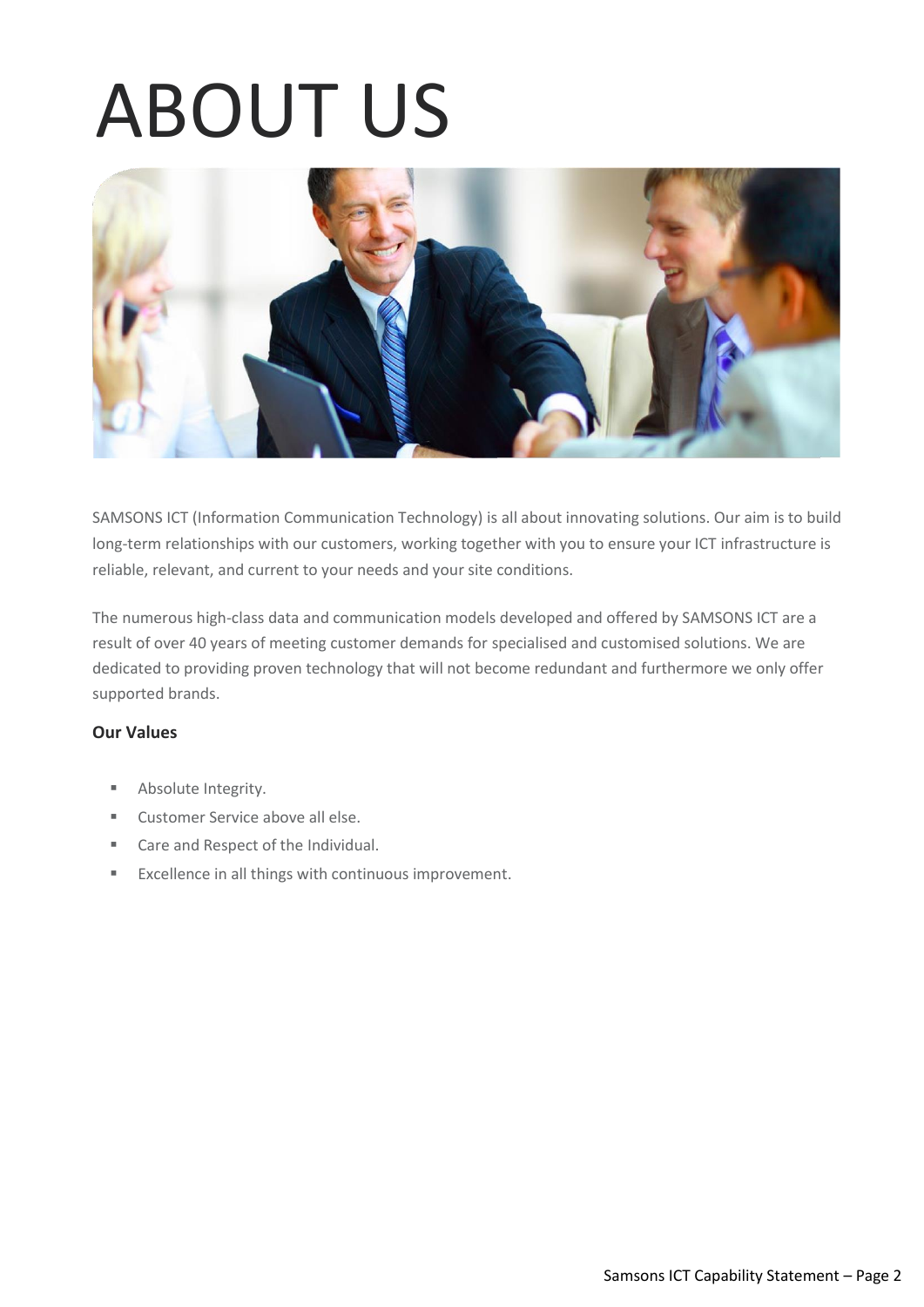### OUR point of DIFFERENCE



### **Our Services**

SAMSONS ICT provides quality telecommunications and data solutions, with a commitment to customer service.

### **Our Focus**

Professional Telephony, IP and Hosted PBX, Hosted Desktop [DaaS], CCTV Security and IP Surveillance, Data Cabling and Networking, Mobility Solutions, Nurse Call, and all things ICT.

### **Our Goals**

To deliver flexible cost-effective systems that can be configured to meet a diverse range of needs and environments. We aim to provide high-quality, well-engineered, technology solutions which enable companies to meet their business goals more effectively.

### **Our Customers**

Large and Small Business, Mining and Industrial Sectors, Aged Care, Government Departments of Health, Education and Defence In South-Eastern Queensland, including The Darling Downs, Surat Energy Resource Province, South Burnett, South West Region [Maranoa, Balonne, Charleville] and Northern NSW.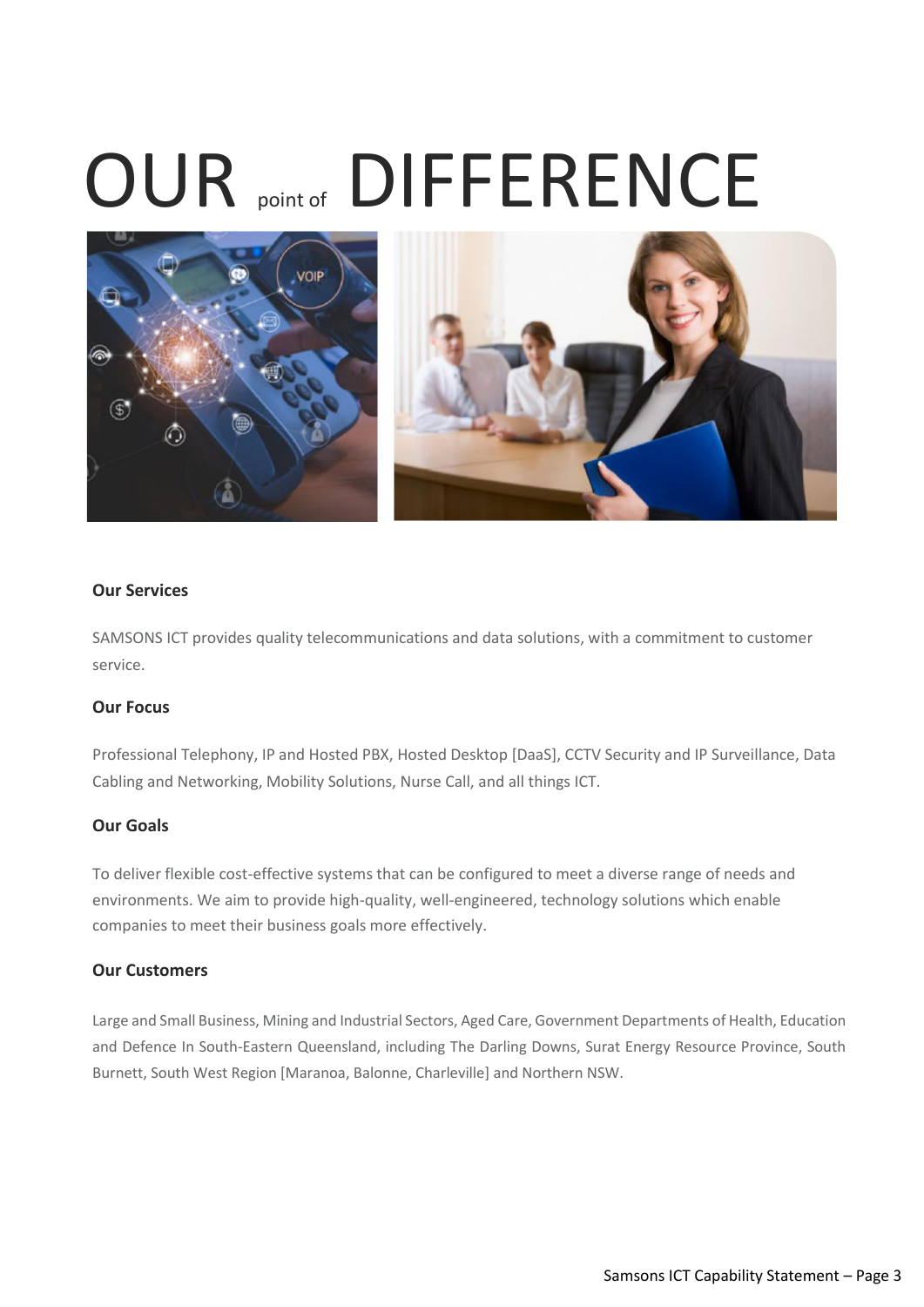### **ORGANISATION**



### **Management**

Our relatively flat organisational structure allows invaluable interaction between staff and management, encouraging our highly skilled technicians and administration staff to be involved in the decision-making process.

### **Team**

Our Team brings together broad industry experience and exposure to provide value added end-to-end, up to date solutions and services.

### **Delivery**

Our distinctive service delivery style has provided us a proven framework in which we work with clients; each and every project is approached with integrity and a desire to provide our client with maximum value.

Continuous improvement is a core driver and the company scans new products released and monitors global developments in the use and delivery of communications and data solutions. CCIQ membership ensures we keep current with digital readiness advancements and technology.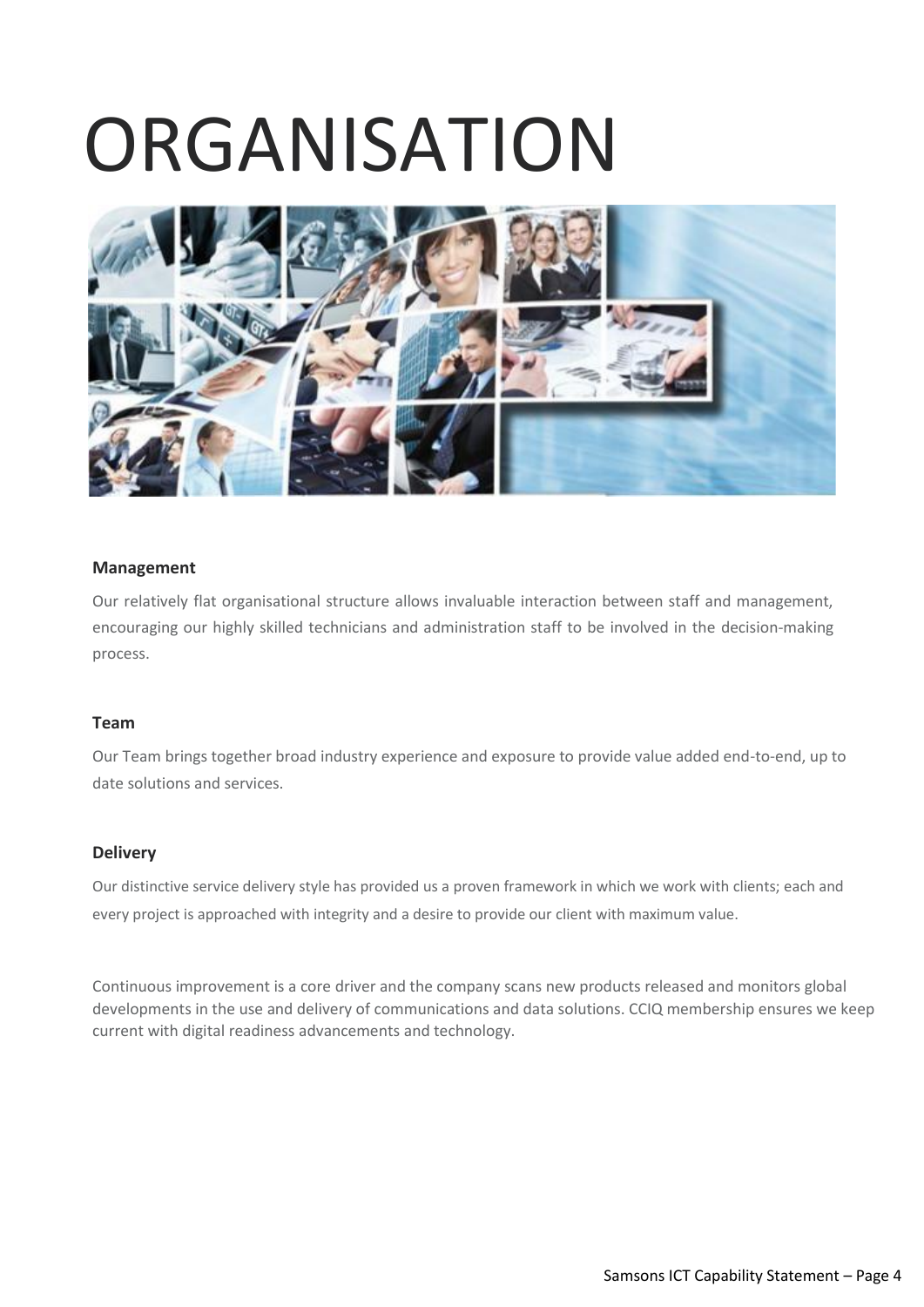## QUALITY Management





SAMSONS ICT has a quality management system that aligns with ISO9001:2008 standard. Our Quality Management System is subject to continuous auditing and review and provides the benchmark for the quality of the business. We are QAsure accredited. [QAsure: 10602]



### **Workplace Health and Safety**

SAMSONS ICT has a comprehensive Workplace Health and Safety system provided by Electrical and Communications Association. The Safety Connect system is tailored to the needs of telecommunications and electrical firms and provides documentation as well as training and toolbox meetings, required to ensure safety, performance, and onsite risk management.

### **Environmental Management System**

SAMSONS ICT has an environmental policy that minimises impacts on the environment. The company selects energy efficient products and keeps vehicles professionally serviced and maintained to minimise unnecessary vehicle emissions. All waste and packaging is disposed of in an appropriate way using a recycling management organisation.

### **Risk Management System**

SAMSONS ICT has a risk management strategy that ensures delivery for all contracted services. Samson Communications has relationships with other high-quality suppliers who provide product guarantees and warrantees.

These supply links support contract delivery. The company also has a network of reliable subcontractors to undertake work at peak demand times.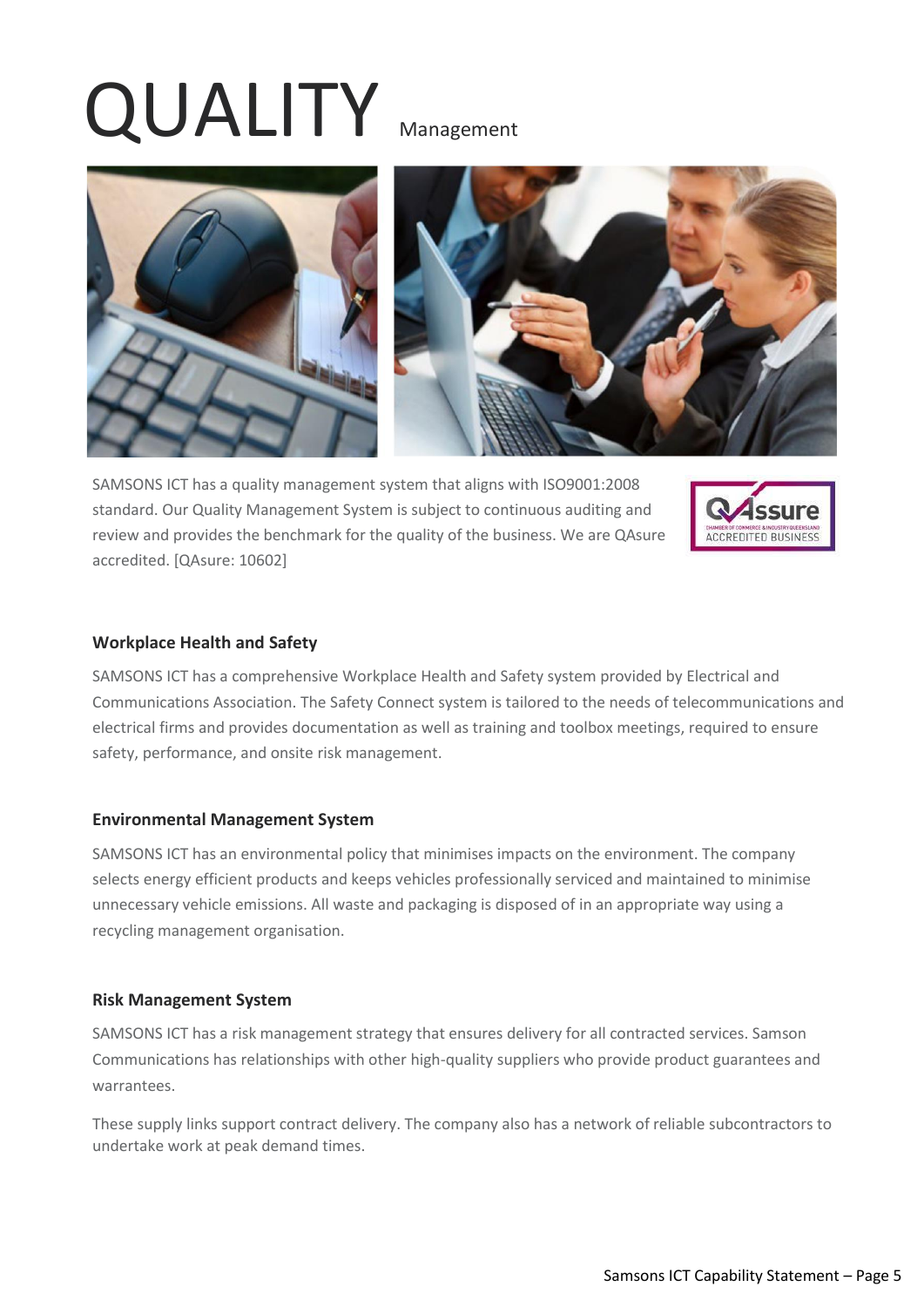### BUSINESS Details

| Legal Entity:                                          | SAMSON COMMUNICATIONS PTY LTD ATF                  |  |
|--------------------------------------------------------|----------------------------------------------------|--|
| <b>SAMSON GROUP TRADING TRUST</b>                      |                                                    |  |
| <b>Trading Name:</b>                                   | <b>SAMSONS ICT</b>                                 |  |
| ACN No:                                                | 126 180 961                                        |  |
| ABN No:                                                | 59 934 653 064                                     |  |
| Date of Incorporation:                                 | 20/06/2007                                         |  |
| Street Address:                                        | HEAD OFFICE: 1 Sowden Street, Toowoomba, Qld, 4350 |  |
| BRANCH OFFICE: 5 Brookland Road, Tinbeerwah, QLD, 4563 |                                                    |  |

**Managing Director:** Stephen Samson **-** Stephenjsamson@samsons.com.au **Operations Manager:** Kevin Hallas **-** KevinH@samons.com.au **Sales Account Manager:** Tom Zandvliet **-** tom@samsons.com.au **Office Manager** Jodie Zandvliet - jodie@samsons.com.au

| Phone:          | 07 4637 7555                          |
|-----------------|---------------------------------------|
| Fax:            | 07 4637 7500                          |
| Mobile:         | 0408 001 258                          |
| Email:          | samsons@samsons.com.au                |
| Web Address:    | www.samsonsict.com.au                 |
| Postal Address: | P O Box 7095, Toowoomba St, Qld, 4350 |

### Insurances

- Work Cover
- Public Liability
- **•** Professional Indemnity
- Management Liability
- Product Liability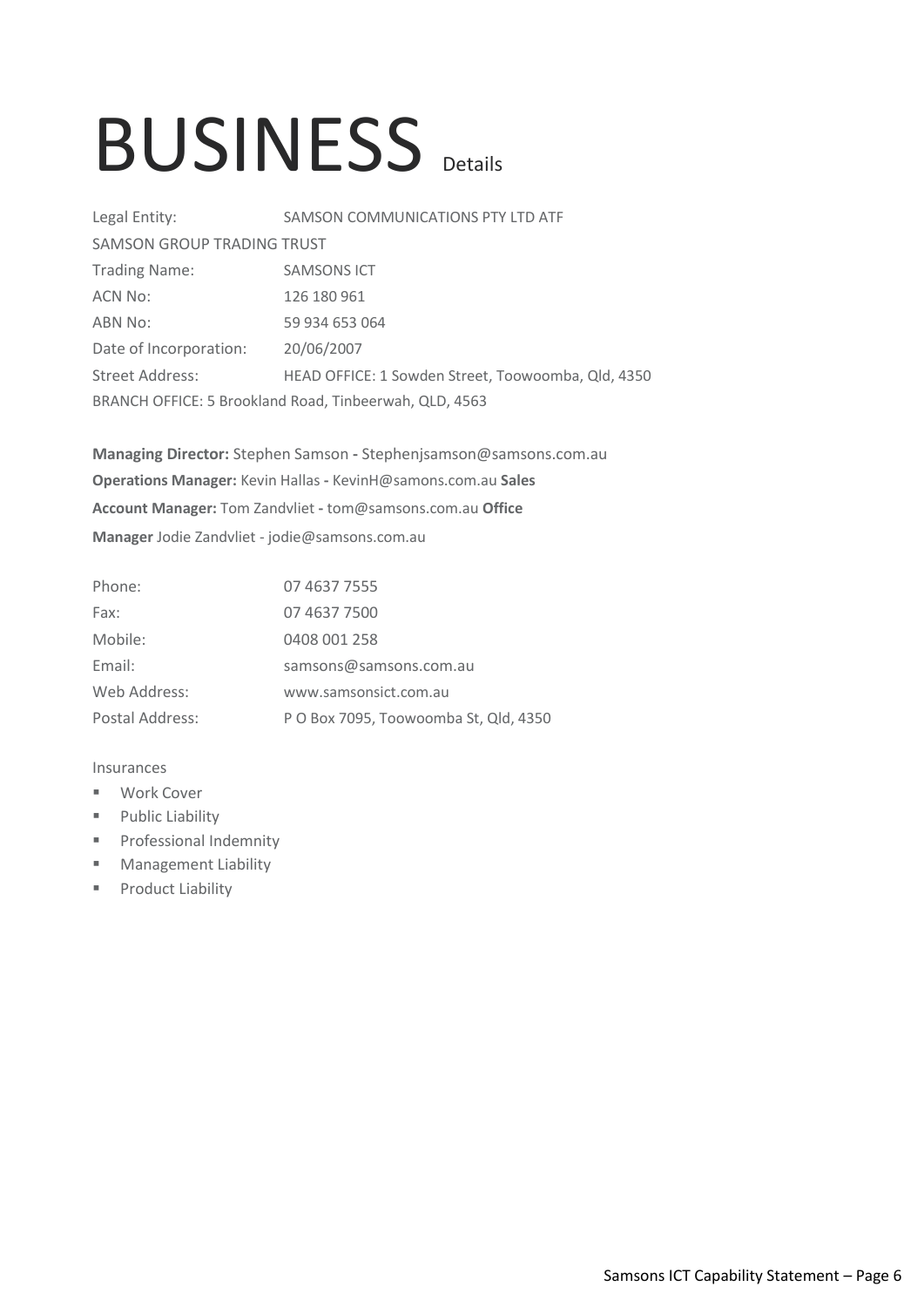### RESOURCES



### **Equipment**

In addition to our Head Quarters in Drayton, Toowoomba, and our Branch Office at the Sunshine Coast, we run a fleet of equipped service delivery vehicles including 4x4 vehicles, enabling us to offer a 24/7 on call service to the entire region.

Capital technical resources include industry specific testers for copper and fibre optic cabling and cable splicers. We also maintain 2 fully compliant WAH outfits complete with appropriate test and monitoring equipment and trained personnel for communication tower transmission maintenance.

### **People**

SAMSONS ICT has a staff of 7. The company is dedicated to ongoing up skilling and relevant industry training ensuring our technicians are at the forefront of ICT developments. Cross skilling is a major element of our training plans enabling us to fully serve our 24/7 support plans under all circumstances.

Being a member of the Master Electricians Association, SAMSONS ICT has a strong focus on risk management and regular meetings and relevant training sessions are held to ensure continuous compliance and awareness with Safety Connect.

With a very low turnover of staff the company has built a loyal and company focused team of employees who not only have the best interest of the business at heart, ultimately the customers too.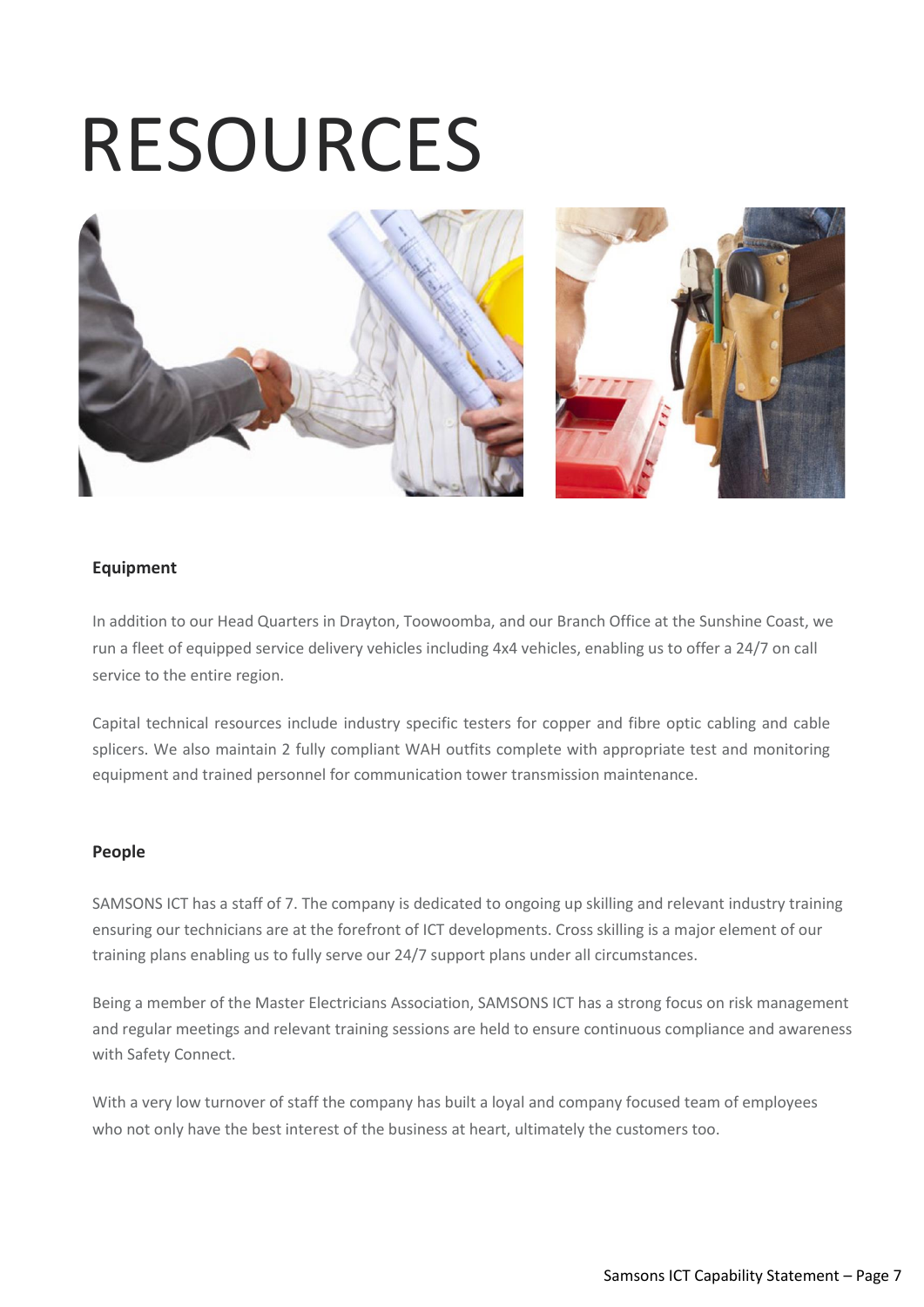### EXPERIENCE & qualifications of Key Technical Staff

**Stephen Samson - Managing Director and founder** - April 1977: Electrical Contractor, ACA Cabling License, General Site. Safety Inducted, D-Link Certified Network Engineer and D-Link Certified Network Professional, Cert 4 PV Electrical Systems Work Safely at Heights, Site Safety Inducted, Blue Card. Security Provider Firms Licence Holder for Security Advisor and Equipment Installer.

**Kevin Hallas - Operations Manager** - Bachelor of IT [USQ], Cert III: Telecommunications, ACA Cabling License, Tower Climbing and Rescue, Dogging and Rigging, Work Safely at Heights, RadHaz Awareness, Asbestos Awareness, General Site Safety Inducted. D-Link certified Network Engineer. Nearing two decades with SAMSONS ICT.

**Scott Grams** – **Technician -** Cert III: Telecommunications, Cert III: Electrotechnology, ACA Cabling License, Tower Climbing and Rescue, Dogging and Rigging, Work Safely at Heights, RadHaz Awareness, Asbestos Awareness, General Site Safety Inducted. Over a decade with SAMSONS ICT.

**Simon Spann - IT technician** - Traineeship in Information Technology [SAMSONS ICT] - Cert III IT. ACA Cabling Licence. D-Link certified Network Engineer. General Site Safety Inducted. Over a decade with SAMSONS ICT.

**Nic Zandvliet - Telecommunications Trainee** - Cert III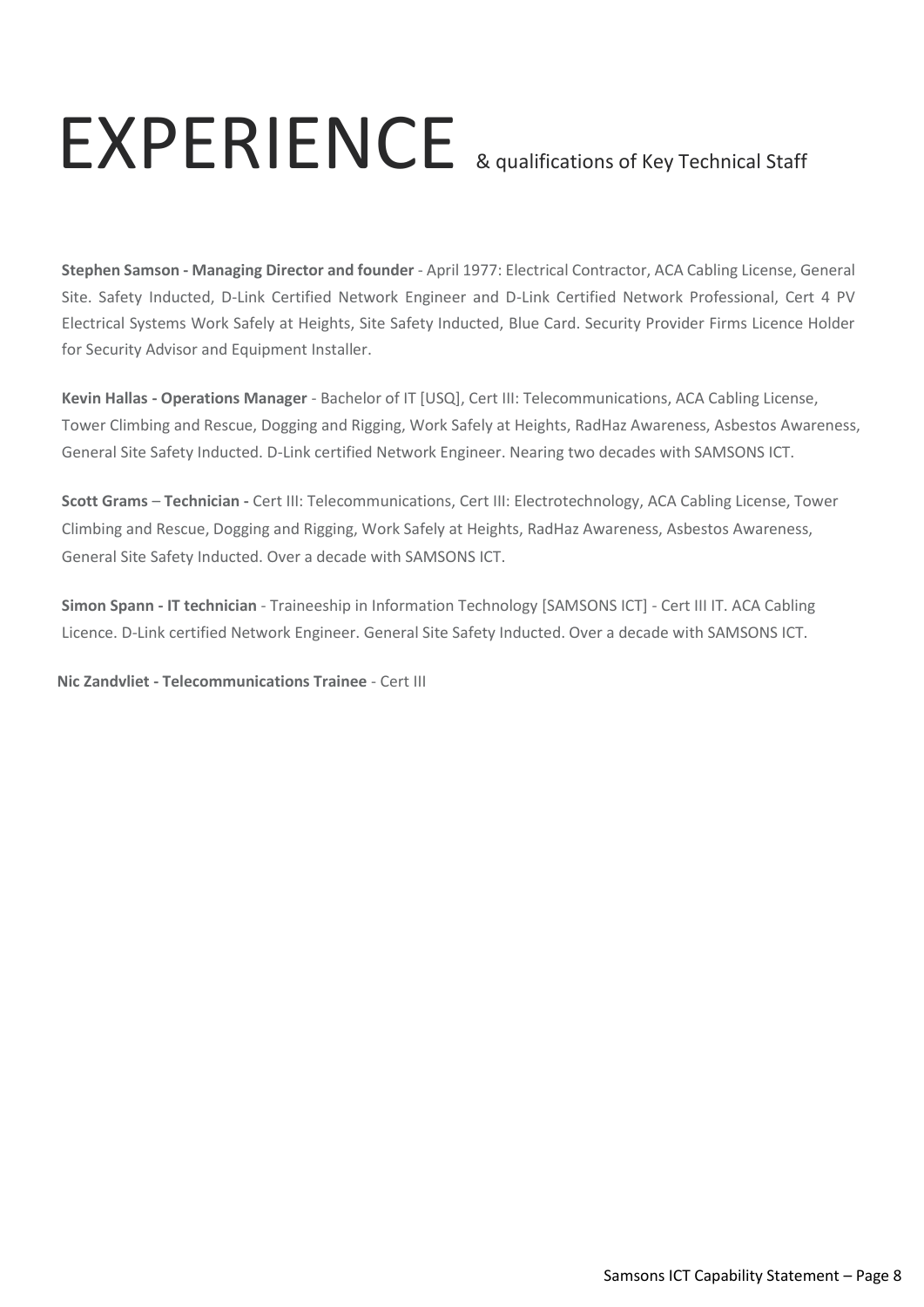### CAPABILITIES



### **ICT SOLUTIONS**

### **Structured Cabling**

- Copper Cat5e, Cat6, Cat6A
- **Domestic** ×
- Commercial Ĩ
- Industrial

**Certified Cabling -** [with 25-year certification]

### **MOLEX, COMMSCOPE/KRONE**

- **■** Telecommunications
- Networking
- High Performance Data/ Communications solutions

### **Security Provider**

**■** IP Security Cameras [On and offsite].

### **Fibre Optic installation and splicing**

■ Fibre Optic - OM1, OM2, OS1

### **Nurse Call**

- Fully Integrated and Stand Alone
	- o Carecomm
	- o Advanced care
	- o Sedco
	- o Smartlink
	- o Smart caller
	- o
- 24/7 Support

### **Power Protection**

APC, CRITEC, Novaris, PowerWare

- Uninterrupted Power Supply [UPS] Ĩ
- Surge Filters for Power and Phone lines

### **Audio Visual Solutions**

- Projectors Ĩ
- Speaker Systems j
- PA Systems Analogue
- Barix IP PA Systems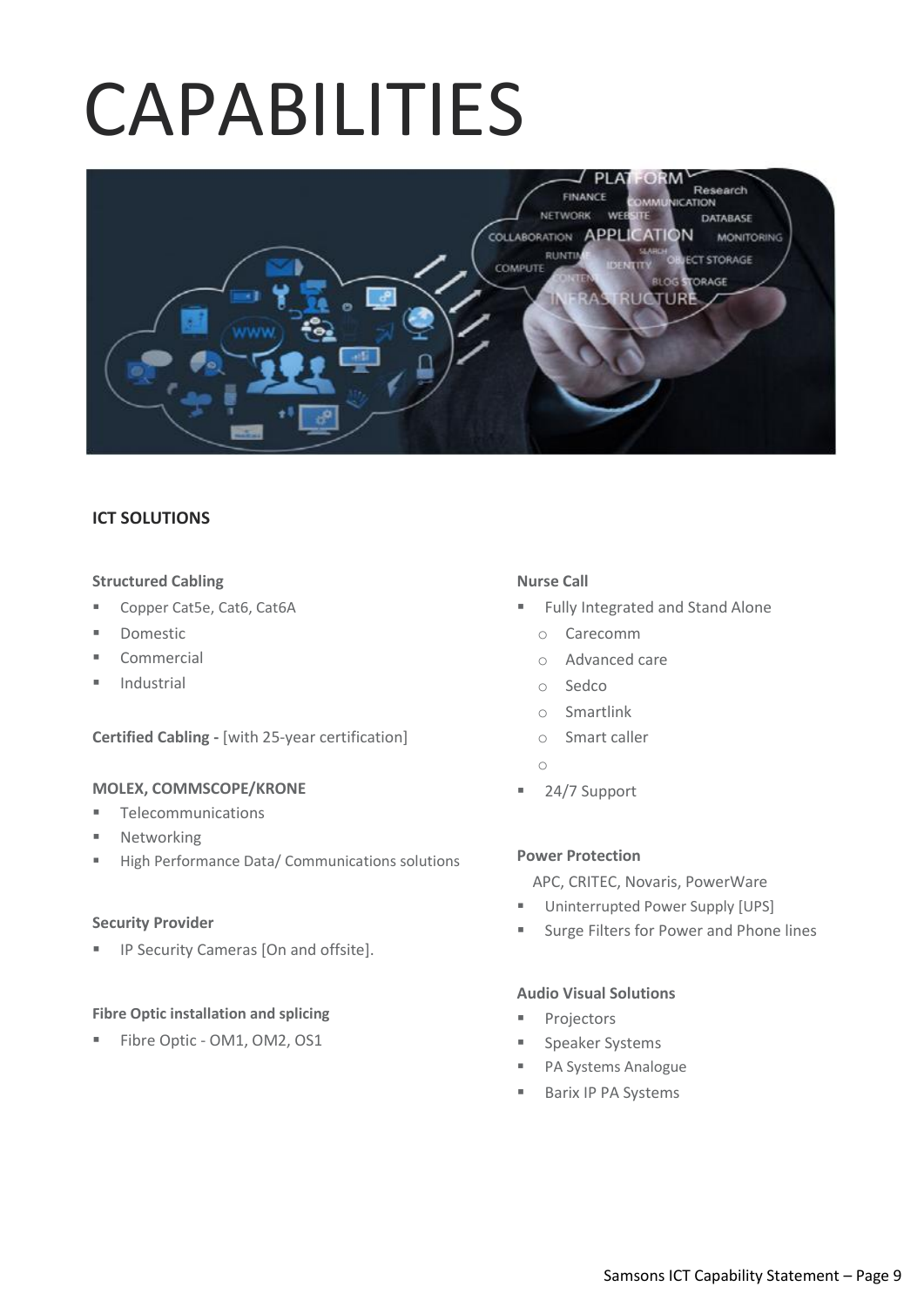### **Networking**

- D-Link Wi-Fi and Network Solutions  $\mathbf{r}$  .
- **Bonded Broadband Devices**  $\mathbf{r}$
- 4G Fail-over devices
- Fortiner High-performance wireless networks
- **IP Surveillance and Security**
- On Premises Broadband Multimedia

### **Network infrastructure design**

- **Wireless**  $\mathbf{r}$
- Network Switches  $\mathbf{r}$
- Firewalls
- Routers
- Network Installations and Configurations

### **System Administration**

- User administration
- Backup monitoring

Server monitoring

### **Hardware Solutions**

■ D-Link networking solutions See Preferred Brands

### **Help Desk**

- Remote and phone support
- **Break fix**  $\mathbf{r}$  .
- Upgrades

### **ICT Consulting**

- Site inspections Ĩ
- Review of network and server j
- **Infrastructure** j

Review of Backup Solutions

### **VOICE SOLUTIONS**

**Hosted PBX -** [BroadSoft Platform, BroadTouch, & Asterix Applications]

- Internet Provision VDSL Broadband Modems
- Copper OR Fibre Optic  $\mathbf{u}$  .
- Layer 2 and layer3 switches
- SIP/IP Desk Handsets Yealink  $\mathbf{u}$  .
- **■** SIP/IP DECT Cordless Handsets Yealink
- **Routers**  $\blacksquare$
- Wi-Fi Access Points  $\mathbf{u}$  .
- **Firewalls**  $\mathbf{r}$  .
- Hardware Offsite
- **■** GUI Configuration
- **Carrier Plans**

### **Mobility and Accessories**

Uniden, Mitel, Spectralink, Polycom/Kirk, Plantronics, Snom, Yealink

- DECT and Wi-Fi Cordless Solutions
- Satellite Technology
- Asset Tracking

Cordless Headset Solutions

### **On Premises PABX -** Mitel, Panasonic, Hybrex

- **SIP Trunks**  $\blacksquare$
- ISDN Trunks
- PSTN Trunks
- Analogue, Digital, IP and SIP Extensions  $\mathbf{r}$
- **GUI Configuration** a.
- **Legacy Systems**  $\blacksquare$
- IP Systems
- DECT Cordless  $\mathbf{u}$  .
- Nurse Call Interfacing
- Unified Communications and Collaboration
- Virtualization and Mobility
- Contact Centre and Industry Solutions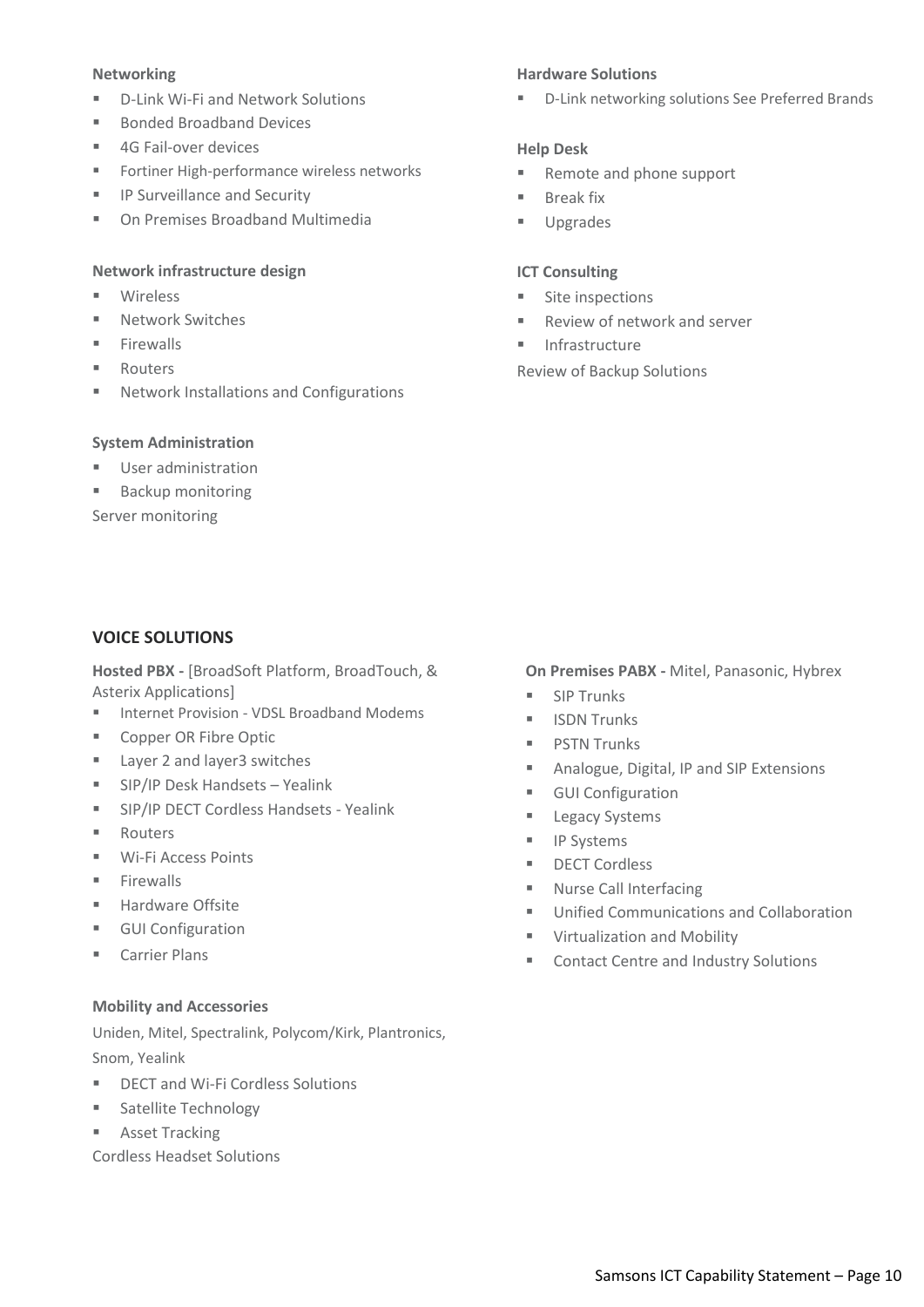### **MAINTENANCE and SUPPORT SOLUTIONS**

- 24/7 Maintenance and support
- Optus Site Maintenance via Tempo.
- Telstra UCD Maintenance Contractor
- Mitel, Hybrex and Panasonic customised maintenance solutions
- Samsung Phone Systems ongoing Service and Repairs
- VoIP Integrated Technical Support Contractor
- Fujitsu Service Contractor
- CDM maintenance and support
- Engie Sub-Contractor
- Voice and Data auditing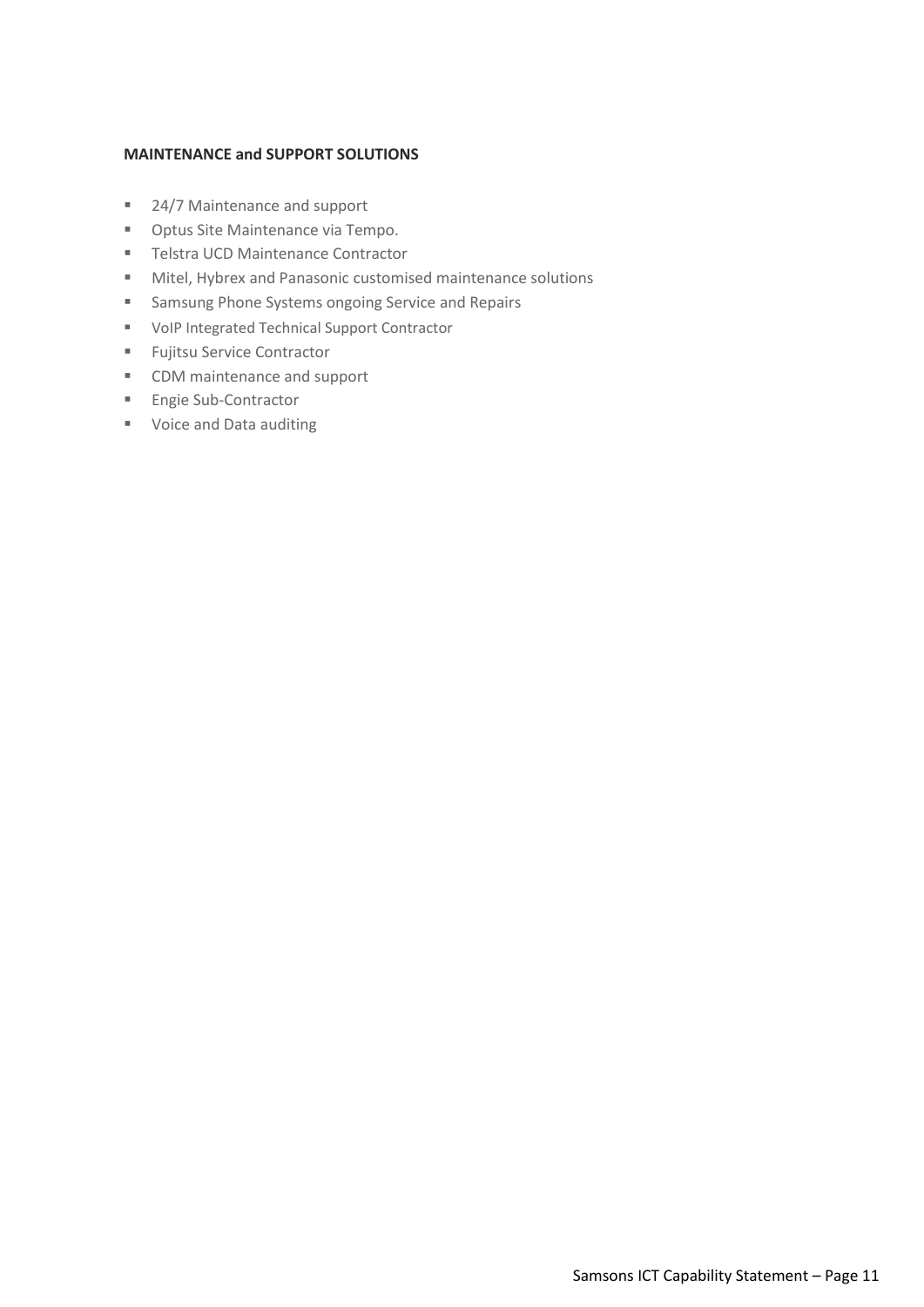### FEATURE PROJECTS and Clients

SAMSONS ICT has a track record in all sectors of government, business, industry and commercial is extensive, spanning over 42 years of project and service delivery.

With an active debtor base of over 350 customers plus over 150 additional clients and sites serviced and maintained through third party maintenance contracts, we value each and every job, no matter the size as a respected and unique undertaking.

### **HEALTH SECTOR**

Queensland Department of Health & the Very Diverse Private sector.

■ 24/7 Maintenance Support to regional Q-Health sites.

### **AGED CARE PROVIDERS**

We have serviced, maintained, and providing continuous evolving solutions for a wide range of sites across South-East Queensland for over 30 years.

■ 24/7 Maintenance Support for PBX and Nurse call systems

### **QUEENSLAND POLICE SERVICE**

■ 24/7 Maintenance Support to regional Police Stations for PBX

### **EDUCATION SECTOR**

We have had an amazing relationship with many State and private Schools throughout the south QLD region for over 30 years and endeavour to continue to advise, supply and support in any way we can.

### **MINING AND INDUSTRIAL**

Continuous research and adaptive suppliers to maintain a fast and reliable repair, part supply or even onsite installations to keep things moving.

### **COMMERCIAL**

With the continuous growth of the commercial sector throughout South-East QLD, we strive to create longterm relationships with our customers, working together with you to ensure your ICT infrastructure is reliable, relevant, and current to your needs and your site conditions now and well into the future.